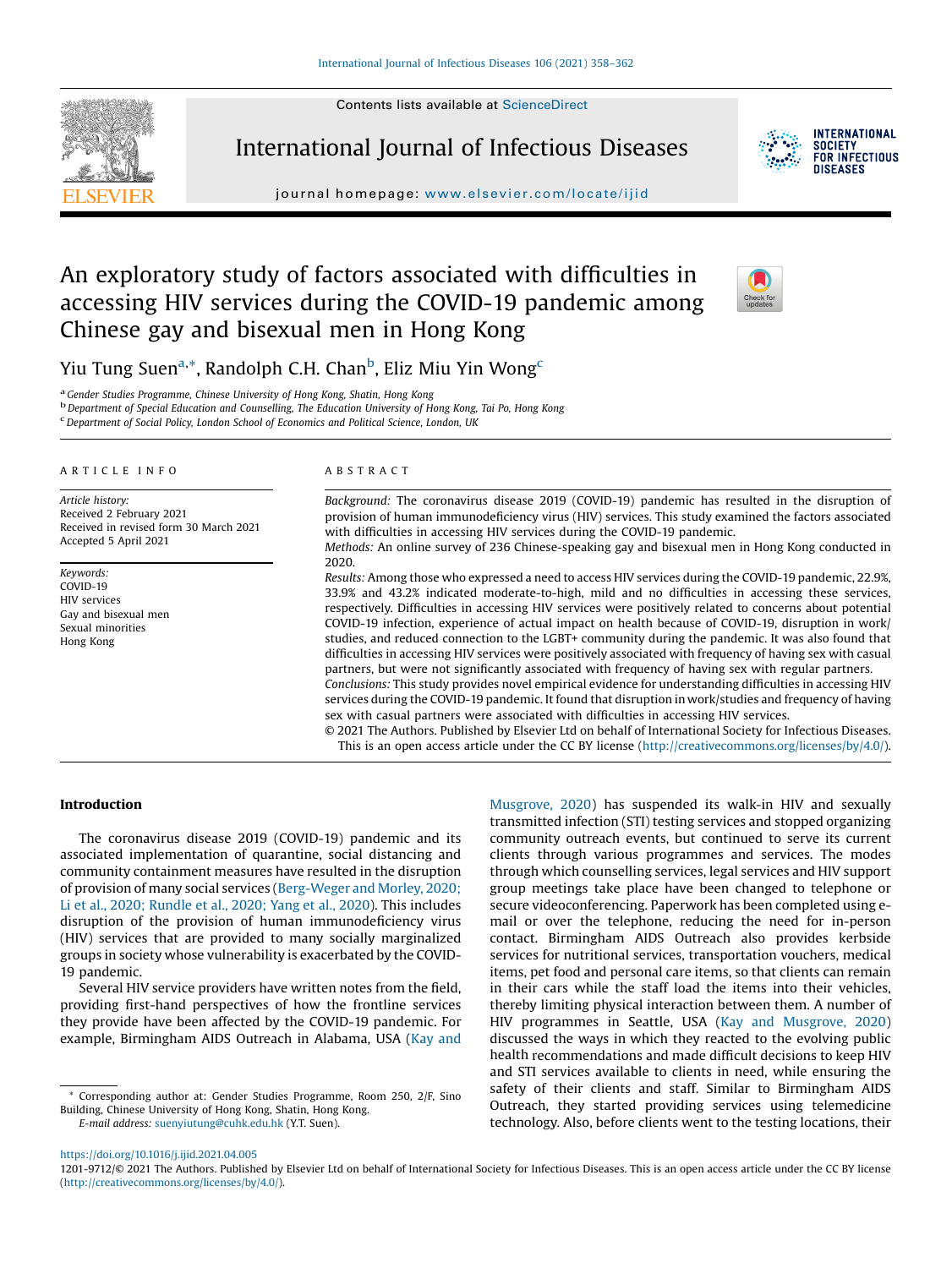STI symptoms were assessed over the telephone, and home-based self-testing kits for HIV and STIs were provided to clients under supervision of the programme staff. They also minimized hours of operation at particular testing locations where social distancing practices are difficult to achieve (e.g. bathhouses) or stopped testing at these locations. In sub‑Saharan Africa, as healthcare workers shifted their focus to the treatment and care of patients with COVID-19 while the general public were either in quarantine or became scared to seek medical attention for other illnesses due to the threat of acquiring the disease, provider-initiated and community testing for HIV were curtailed [\(Mhango](#page-4-0) et al., 2020). As facility-based HIV testing has been affected, there has been a call for home-based testing services to be scaled up.

The scale of such disruption to HIV services can be substantial. Mathematical models have been applied to estimate the effect of various potential disruptions to HIV prevention, testing and treatment services on HIV-related deaths and new infections in sub-Saharan Africa over 1 year from 1 April 2020. It was argued that a 6-month interruption of supply of antiretroviral therapy drugs across 50% of the population of people living with HIV who are on treatment would be expected to lead to a 1.63-fold (median across models; range 1.39–1.87) increase in HIV-related deaths over a 1-year period compared with no disruption. It was also estimated that interruption to condom supplies and peer education would make populations more susceptible to increases in the incidence of HIV [\(Jewell](#page-4-0) et al., 2020).

Emerging research has also documented that potential service users reported difficulties in accessing HIV services during the COVID-19 pandemic. In a global sample of gay men and other men who have sex with men  $(MSM)$  ( $n = 2732$ ) ([Santos](#page-4-0) et al., [2020](#page-4-0)), among the 2247 participants who were not living with HIV, 1459 (65%) felt that they definitely still had access to condoms, although substantially fewer participants felt that they had similar levels of access to onsite HIV testing (30%), HIV athome testing (19%), pre-exposure prophylaxis (21%) or postexposure prophylaxis (17%). In particular, respondents who identified as racial or ethnic minorities were more likely to report difficulties in accessing HIV self-tests compared with those who did not identify as racial or ethnic minorities. Also, the same study found that 23% of the participants living with HIV indicated that they had lost contact with their HIV care providers as a result of COVID-19 social isolation measures.

While such emerging research is important to highlight difficulties in accessing HIV services during the COVID-19 pandemic, the factors that are associated with such difficulties have not yet been examined through quantitative empirical research. To date, research on the reasons for difficulties in accessing HIV services during the COVID-19 pandemic has been based on qualitative research. A study with 20 in-depth interviews conducted between April and May 2020 describing the impact of the COVID-19 pandemic on uptake of HIV tests in southwestern Uganda ([Ponticiello](#page-4-0) et al., 2020) found that COVID restrictions prevented participants from accessing HIV testing services, and COVID-19-related stigma discouraged the use of healthcare facilities where HIV testing services are located. Participants expressed fear of becoming infected through proximity to patients with COVID-19, which motivated avoidance of voluntary HIV services and healthcare services more broadly. Participants also reported that travel restrictions and closure of businesses created significant barriers to accessing voluntary HIV testing services.

Thus, building on the research literature which shows that frontline HIV services have been disrupted and service users have reported difficulties in accessing HIV services during the COVID-19 pandemic, this study further examined the factors that are associated with difficulties in accessing HIV services by providing quantitative evidence.

The authors hypothesized that COVID-19-related risk factors are associated with difficulties in accessing HIV services, and potential users who worry about being exposed to a potentially infectious environment (concerns about infection) and who experience an actual impact on their health status (health problem) would be more likely to report difficulties in accessing HIV services. The authors also hypothesized that gay and bisexual men who experience disruption in work/studies and reduced connection to the LGBT+ community during the COVID-19 pandemic would be more likely to report difficulties in accessing HIV services. In addition, the authors were interested to determine if those who were more sexually active reported more difficulties in accessing HIV services. If this is the case, this phenomenon would require particularly urgent attention.

This study focused on disruption to HIV services in Hong Kong. Currently, there are three designated HIV clinical services in the public sector that serve the vast majority of people living with HIV engaged in care. In addition, a number of non-governmental organizations such as AIDS Concern Hong Kong and Hong Kong AIDS Foundation provide voluntary HIV testing and counselling services, as well as support for people living with HIV. Emerging research shows that the COVID-19 pandemic has resulted in significant disruption to HIV services in Hong Kong [\(Suen](#page-4-0) et al., [2021](#page-4-0)). For example, before the COVID-19 pandemic, AIDS Concern had been operating a number of HIV testing models including centre-based testing, venue-based testing in gay saunas, mobile testing using a vehicle and HIV self-testing. Such centre-based, venue-based and mobile services provided anonymity for clients to get tested at discrete locations. However, during the COVID-19 pandemic, venue-based services have had to stop, and this has had a particularly severe impact for some MSM in Hong Kong who find the anonymity afforded by testing at a discreet centre an important consideration for testing for HIV.

#### Methods

#### Sampling

An online survey of Chinese-speaking lesbian, gay and bisexual (LGB) people in Hong Kong on different aspects of their lives, including COVID-19-related experiences, was conducted. Ethical approval was obtained from the research ethics committee of the corresponding author's institution. Data collection was conducted from 20 May to 30 June 2020. Participants were recruited through LGB local community organizations, listservs and social media in Hong Kong. Participants were included if they: (1) were aged  $\geq$ 16 years; (2) self-identified as gay, lesbian, bisexual or otherwise nonheterosexual; (3) had a gender identity that was consistent with their sex assigned at birth; (4) lived in Hong Kong; and (5) were able to read and understand Chinese. Individuals who showed interest were invited to complete a web-based survey hosted by Qualtrics. Participants were required to read the study background and give informed consent before participating in the study. A gift voucher of HK\$50 (approximately US\$6.4) was offered to each participant as compensation for their time and effort.

In total, 1457 LGB people participated in the study, with 626 of them being gay and bisexual cisgender men. Participants who were cisgender gay and bisexual males, and expressed a need to access HIV services during the COVID-19 pandemic were included in the present analysis, yielding an analytical sample of 236 gay and bisexual men (37.7% of the cisgender male sample). Three hundred and ninety gay and bisexual men were not included in the analysis because they expressed that they did not need to access HIV services during the COVID-19 pandemic. Nearly half (44.1%) of the 236 participants included in the analysis were aged 26–35 years, 41.5% were aged 16–25 years and 14.4% were aged  $\geq$ 36 years. The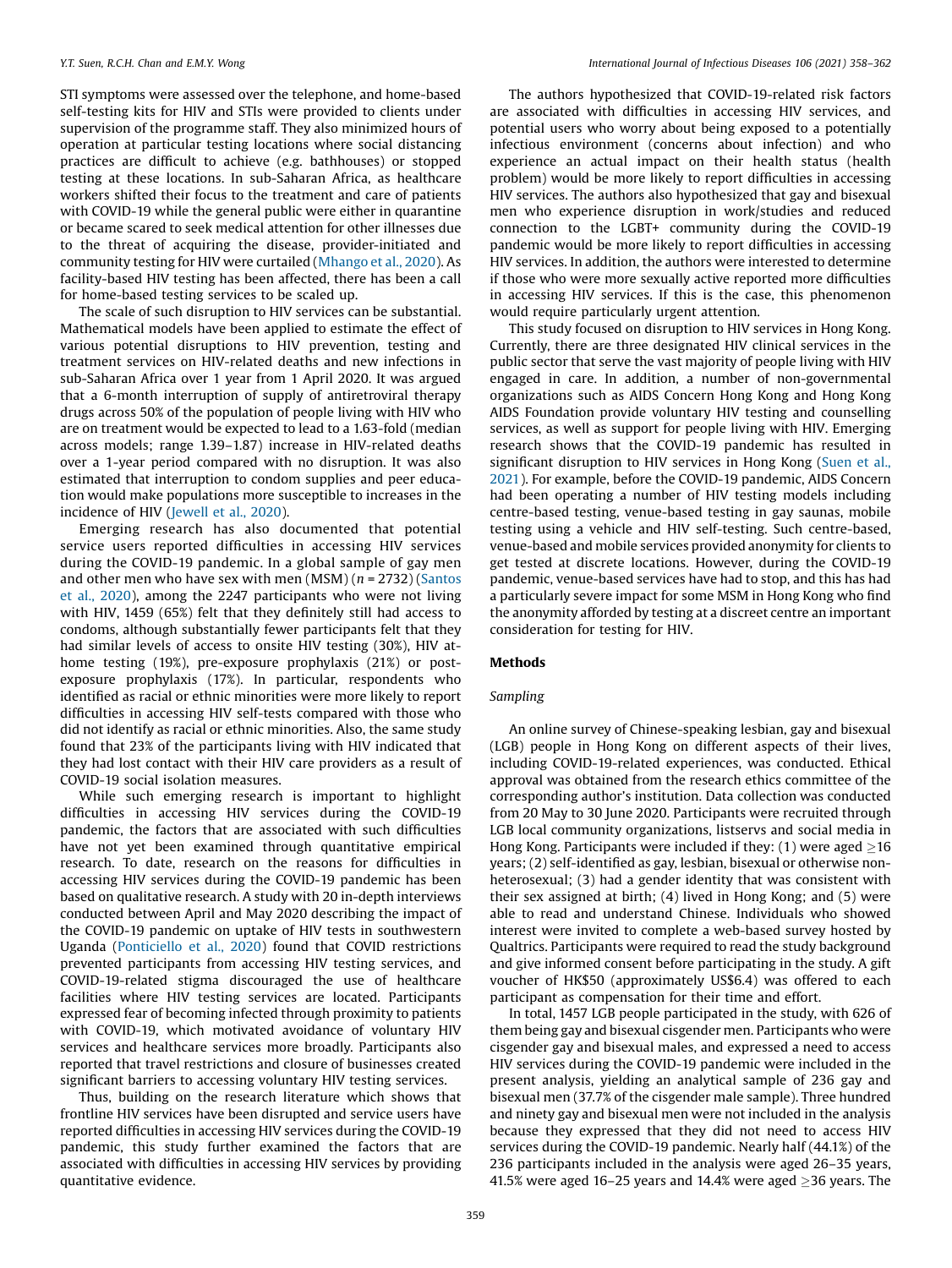majority of the participants had a Bachelor's degree or above (77.1%). Approximately 44.5% of the participants had a monthly personal income  $\geq$ HK\$20,000 (approximately US\$2,580), 30.5% had a monthly personal income of HK\$5,000–19,999 (approximately US\$645–\$2,580) and 25.0% had a monthly personal income < HK\$5,000 (approximately US\$645). Regarding HIV status, 4.7% of the participants reported that they were HIV-positive, 75.4% were HIV-negative, 18.2% were not sure and 1.7% refused to answer.

#### Measures

## COVID-19 risk factors

Participants were asked to indicate the extent to which they were worried about being exposed to a potentially COVID-19 infectious environment (concerns about infection), and the extent to which they had experienced an actual impact on their health status (health problem) during the pandemic on a five-point Likert scale from 1 (not at all) to 5 (to a large extent). They were also asked to indicate how often they had experienced disruption in work/ studies and reduced connection to the LGBT+ community during the COVID-19 pandemic on a five-point Likert scale from 1 (never) to 5 (always). To provide a descriptive overview of how participants were affected by COVID-19-related risk factors, participants who scored  $\geq$ 3 were considered to have experienced concerns about infection, actual health problems, disruption in work/studies and a lack of connection to the LGBT+ community.

#### Frequency of sexual behaviours

Participants were asked to indicate how often they had engaged in sexual activities with their regular partner(s) and casual partner (s) during the COVID-19 pandemic on a five-point Likert scale from 1 (never) to 5 (always). A regular partner is a person to whom one is committed in an ongoing romantic relationship, whereas a casual partner is a person with whom one has sex outside of a primary romantic relationship (Chan et al., [2020\)](#page-4-0).

#### Difficulties in accessing HIV services

Participants were asked to indicate how difficult they found it to access HIV services during the COVID-19 pandemic on a five-point Likert scale from 1 (not difficult at all) to 5 (extremely difficult). Those who scored  $\geq$ 3 were considered to have experienced moderate-to-high levels of difficulty in accessing HIV services, whereas those who scored 2 or 1 were considered to have experienced mild difficulty or no difficulty, respectively. Participants could also choose the option 'I did not need to access HIV services during the pandemic'. Participants who chose this option were excluded from the analysis.

# Data analysis

Descriptive statistics were used to describe the demographic characteristics, COVID-19 risk factors (i.e. concerns about infection,

| Table 1                                        |  |  |
|------------------------------------------------|--|--|
| Correlations of study variables ( $n = 236$ ). |  |  |

health problems, disruption in work/studies, reduced connection to the LGBT+ community), frequency of sexual behaviours and difficulties in accessing HIV services. One-way analysis of variance was used to identify demographic variables associated with difficulties in accessing HIV services during the COVID-19 pandemic. Spearman correlation coefficients were computed to examine the association between COVID-19 risk factors, frequency of sexual behaviours and difficulties in accessing HIV services. Ordinal regression was conducted to determine the factors associated with difficulties in accessing HIV services. Multi-variate analysis such as regression can take into account the contributions of different predictor variables to the outcome variable (i.e., difficulties in accessing HIV services) simultaneously. Demographic variables, COVID-19 risk factors and frequency of sexual behaviours were included as predictor variables in the regression model. Demographic variables were dummy-coded prior to the analysis. The above analyses were performed using SPSS Version 25.0 (IBM Corp., Armonk, NY, USA).

# Results

# Risk factors, sexual behaviours and difficulties in accessing HIV services during the COVID-19 pandemic

In total, 22.9% of the respondents indicated moderate-to-high levels of difficulty in accessing HIV services, 33.9% reported mild difficulty and 43.2% reported no difficulty. Just over half (55.1%) of the respondents indicated that they were concerned about being exposed to a potentially infectious environment. While 17.8% said that their health was affected by the COVID-19 pandemic, 80.5% reported disruption in their work/studies. Also, 67.4% of the respondents stated that they had significantly less connection to the LGBT+ community. A small proportion of the respondents indicated that they often or always engaged in sexual behaviour with their regular partner(s) (18.6%) and casual partner(s)  $(9.7%)$ during the COVID-19 pandemic.

#### Associations between risk factors, sexual behaviours and difficulties in accessing HIV services

The results of Spearman correlation showed that difficulties in accessing HIV services were positively related to concerns about potential COVID-19 infection ( $r_s$  = 0.16, P = 0.01), experience of actual impact on health because of COVID-19 ( $r_s$  = 0.18, P = 0.007), disruption in work/studies ( $r_s$  = 0.20, P = 0.002) and reduced connection to the LGBT+ community during the pandemic  $(r_s =$ 0.13,  $P = 0.05$ ). It was also found that difficulty in accessing HIV services was positively associated with frequency of having sex with casual partners ( $r_s$  = 0.18, P = 0.007), but was not significantly associated with frequency of having sex with regular partners ( $r_s$  =  $-0.08$ ,  $P = 0.22$ ) (see Table 1).

|                                                           |                          |                          |                          | 4                        |         |                   |  |
|-----------------------------------------------------------|--------------------------|--------------------------|--------------------------|--------------------------|---------|-------------------|--|
| 1. Concerns about COVID-19 infection                      | $\overline{\phantom{0}}$ |                          |                          |                          |         |                   |  |
| 2. Health problems                                        | 0.37 <sup>c</sup>        | $\overline{\phantom{0}}$ |                          |                          |         |                   |  |
| 3. Disruption in work/studies                             | 0.22 <sup>c</sup>        | $-0.02$                  | $\overline{\phantom{0}}$ |                          |         |                   |  |
| 4. Reduced connection to the LGBT+ community              | 0.25 <sup>c</sup>        | 0.14 <sup>b</sup>        | 0.05                     | $\overline{\phantom{a}}$ |         |                   |  |
| 5. Sexual behaviours with regular partners                | $-0.03$                  | $-0.02$                  | $-0.01$                  | $-0.06$                  |         |                   |  |
| 6. Sexual behaviours with casual partners                 | $-0.02$                  | $-0.03$                  | $-0.05$                  | $-0.02$                  | $-0.12$ |                   |  |
| 7. Difficulties in accessing HIV services during COVID-19 | $-0.16b$                 | 0.18 <sup>c</sup>        | 0.20 <sup>c</sup>        | 0.13 <sup>a</sup>        | $-0.08$ | 0.15 <sup>b</sup> |  |

HIV, human immunodeficiency virus; COVID-19, coronavirus disease 2019.

 $P = 0.05$ .

 $b$   $P < 0.05$ .

 $P < 0.01$ .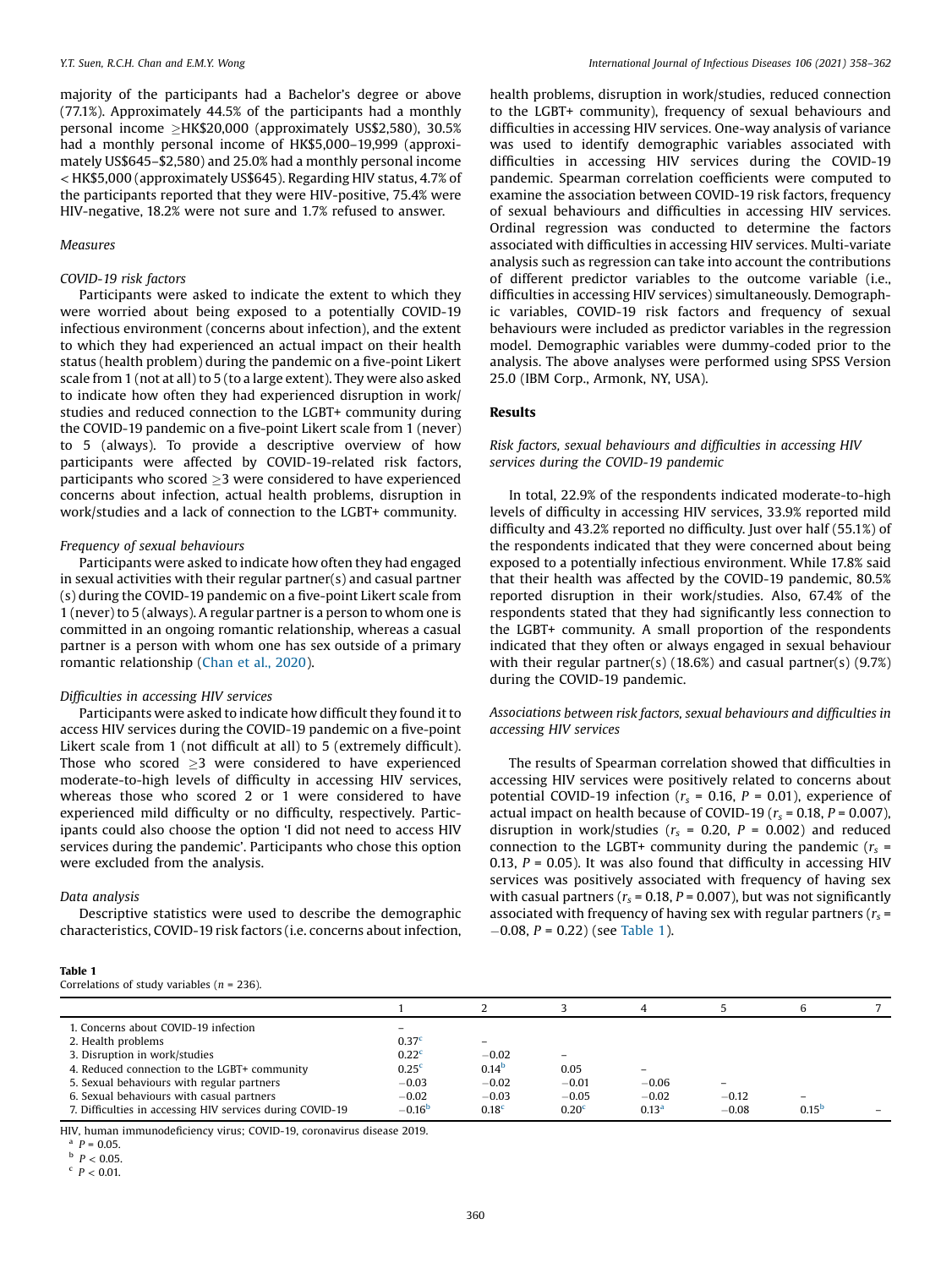# Factors associated with difficulties in accessing HIV services

Ordinal regression was conducted to examine the factors associated with difficulties in accessing HIV services. As shown in Table 2, the results indicated that disruption in work/studies was associated with greater difficulties in accessing HIV services [ordered odds ratio (OR)  $0.37$ ,  $P = 0.001$ , 95% confidence interval (CI) 0.15–0.60]. Frequency of sexual behaviours with casual partners was positively associated with difficulties in accessing HIV services (ordered OR 0.32,  $P = 0.01$ , 95% CI 0.07-0.57). The respondents who frequently engaged in sexual behaviour with casual partners reported higher levels of difficulty in accessing HIV services.

# Discussion

The intersection between COVID-19 and HIV has raised increased attention (Harkness et al., 2020; [Laurence,](#page-4-0) 2020; Lodge and [Kuchukhidze,](#page-4-0) 2020; Ridgway et al., 2020; Santos et al., 2020; [Shiau](#page-4-0) et al., 2020). While emerging research has highlighted difficulties in accessing HIV services during the COVID-19 pandemic, previous research on the reasons for these difficulties has been based on qualitative data.

This study makes two unique contributions to the research literature. First, previous studies on difficulties in accessing HIV services during the COVID-19 pandemic have largely emerged from the USA (Beima-Sofie et al., 2020; Kay and [Musgrove,](#page-4-0) 2020) or Africa (Jewell et al., 2020; Mhango et al., 2020; [Ponticiello](#page-4-0) et al., [2020\)](#page-4-0). This paper provides understanding about difficulties in accessing HIV services during the COVID-19 pandemic in Asia.

Second, this study has provided a more nuanced understanding of difficulties in accessing HIV services during the COVID-19 pandemic, by showing that such difficulties were associated with concerns about potential COVID-19 infection, experience of actual impact on health because of COVID-19, disruption in work/studies and reduced connection to the LGBT+ community during the pandemic. In particular, the results of ordinal regression highlighted that disruption in work/studies was positively predictive of difficulties in accessing HIV services. Disruption in work/studies can potentially affect the usage of HIV services in many ways. It may imply that potential users do not leave their home as often as before, and thus reduces the chance for them to have routine access to HIV services.

Most importantly, the results of regression analysis showed that frequency of having sex with casual partners was positively predictive of difficulties in accessing HIV services. It appears that those who were more sexually active with casual partners, and thus would be at higher risk of contracting HIV and other STIs, reported more difficulties in accessing HIV services. This finding raises a significant public health concern that HIV transmission could be enhanced in the local MSM community due to greater barriers to HIV prevention, testing and treatment services during the COVID-19 pandemic.

The psychological impact of COVID-19 on mental health has been acknowledged ([Pfefferbaum](#page-4-0) and North, 2020; Rajkumar, 2020; Suen et al., 2020; [Torales](#page-4-0) et al., 2020). The mental health of many people has been affected as they fear they can be vulnerable to the virus [\(Ahorsu](#page-4-0) et al., 2020; Taylor et al., 2020). Potential users of HIV services may be worried that they may be exposed to potential COVID-19 infection when accessing HIV services, as this involves physical contact with staff and other clients; this may be particularly true if HIV services are located within hospitals in close proximity to health services related to COVID-19. HIV service providers need to come up with creative strategies to address such concerns among potential users of their services. As mentioned earlier in this paper, HIV service providers can reduce walk-in services, whilst providing and scaling up telephone or secure videoconferencing, kerbside services (Kay and [Musgrove,](#page-4-0) 2020), telemedicine ([Beima-So](#page-4-0)fie et al., 2020) and home-based testing services ([Mhango](#page-4-0) et al., 2020) wherever possible. HIV service providers should also ensure that precautionary hygiene measures are in place, and that information about such measures is communicated to their potential users in order to gain their trust and confidence in their services.

The ways in which the experience of actual impact on health because of COVID-19 is associated with access to HIV services require further investigation. The experiences of COVID-19 among

Table 2

Regression of coronavirus disease 2019 (COVID-19) risk factors and sexual behaviours on difficulties in accessing human immunodeficiency virus (HIV) services.

|                                           | Difficulties in accessing HIV services |                 |
|-------------------------------------------|----------------------------------------|-----------------|
|                                           | Estimate (SE)                          | 95% CI          |
| Age group (years)                         |                                        |                 |
| $16 - 25$                                 |                                        |                 |
| $26 - 35$                                 | 0.25(0.31)                             | $-0.36$ to 0.85 |
| $\geq$ 36                                 | $-0.03(0.44)$                          | $-0.90$ to 0.84 |
| <b>Education</b> level                    |                                        |                 |
| Secondary or below                        |                                        |                 |
| Post-secondary                            | 0.59(0.56)                             | $-0.52$ to 1.69 |
| Bachelor's degree or above                | 0.31(0.45)                             | $-0.58$ to 1.20 |
| Income level (HK\$)                       |                                        |                 |
| $<$ 5000                                  |                                        |                 |
| 5001-19,999                               | 0.56(0.36)                             | $-0.15$ to 1.27 |
| >20,000                                   | 0.47(0.39)                             | $-0.30$ to 1.23 |
| <b>HIV status</b>                         |                                        |                 |
| HIV-positive                              |                                        |                 |
| HIV-negative                              | $-0.67(0.60)$                          | $-1.84$ to 0.52 |
| Not sure/refused to respond               | $-0.44(0.64)$                          | $-1.68$ to 0.81 |
| Concerns about infection                  | 0.09(0.12)                             | $-0.14$ to 0.31 |
| Health problems                           | 0.22(0.15)                             | $-0.06$ to 0.51 |
| Disruption in work/studies                | $0.37(0.12)^{b}$                       | 0.15 to 0.60    |
| Reduced connection to the LGBT+ community | 0.13(0.11)                             | $-0.09$ to 0.35 |
| Sexual behaviours with regular partners   | $-0.11(0.12)$                          | $-0.35$ to 0.13 |
| Sexual behaviours with casual partners    | $0.32(0.13)^{a}$                       | 0.07 to 0.57    |

SE, standard error; CI, confidence interval.

 $P < 0.05$ .

 $b$   $P < 0.01$ .